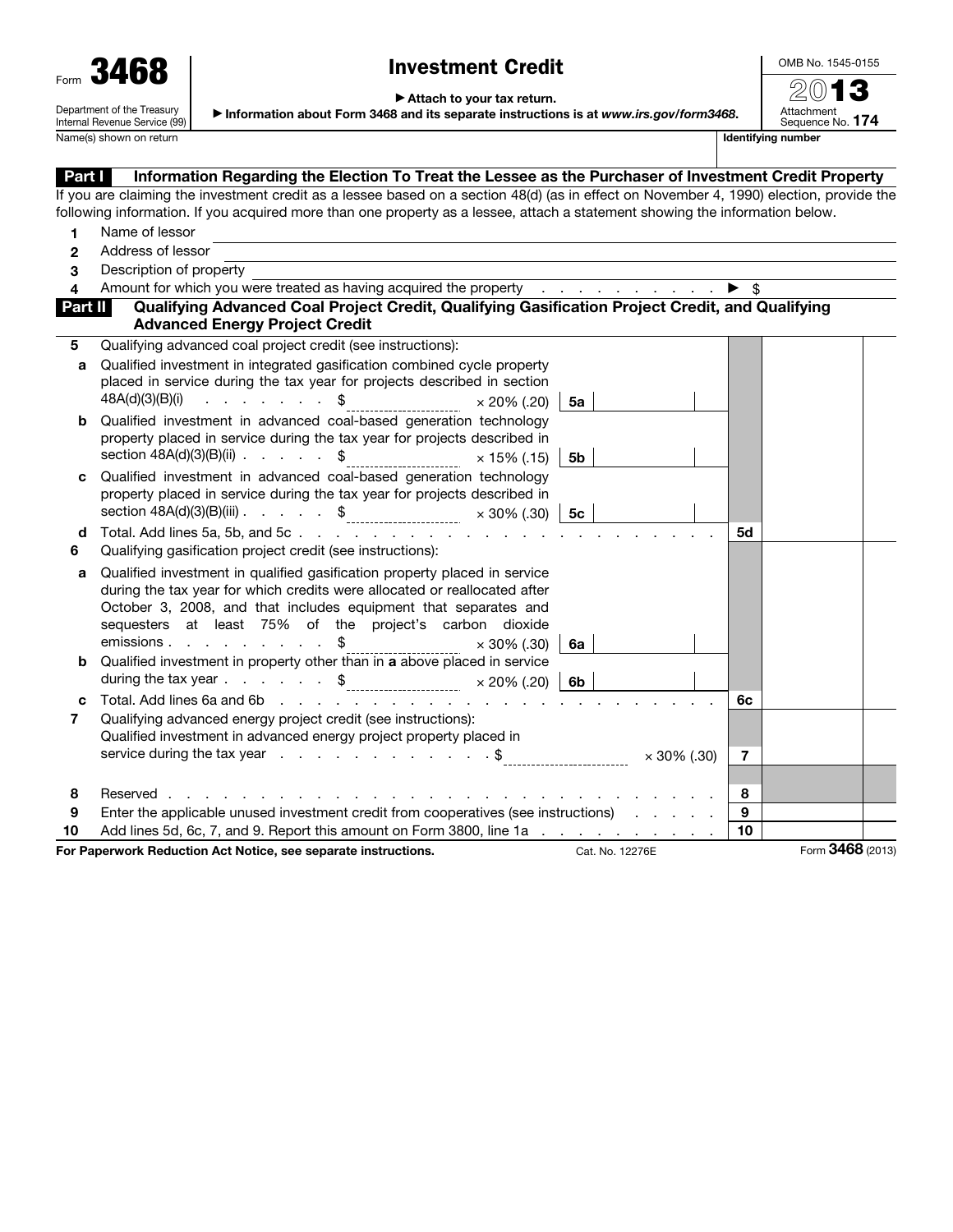|          | Form 3468 (2013)                                                                                                                                                                                                                                                                                                                                                                                                                                                                                                                                          |                 | Page 2           |
|----------|-----------------------------------------------------------------------------------------------------------------------------------------------------------------------------------------------------------------------------------------------------------------------------------------------------------------------------------------------------------------------------------------------------------------------------------------------------------------------------------------------------------------------------------------------------------|-----------------|------------------|
| Part III | <b>Rehabilitation Credit and Energy Credit</b>                                                                                                                                                                                                                                                                                                                                                                                                                                                                                                            |                 |                  |
| 11       | Rehabilitation credit (see instructions for requirements that must be met):                                                                                                                                                                                                                                                                                                                                                                                                                                                                               |                 |                  |
| a        | Check this box if you are electing under section $47(d)(5)$ to take your qualified rehabilitation<br>expenditures into account for the tax year in which paid (or, for self-rehabilitated property, when<br>capitalized). See instructions. Note. This election applies to the current tax year and to all later tax<br>years. You may not revoke this election without IRS consent $\ldots$ ,                                                                                                                                                            |                 |                  |
| b        | Enter the dates on which the 24- or 60-month measuring period begins                                                                                                                                                                                                                                                                                                                                                                                                                                                                                      |                 |                  |
|          | and ends                                                                                                                                                                                                                                                                                                                                                                                                                                                                                                                                                  |                 |                  |
|          | Enter the adjusted basis of the building as of the beginning date above<br>(or the first day of your holding period, if later)<br>\$                                                                                                                                                                                                                                                                                                                                                                                                                      |                 |                  |
| d        | Enter the amount of the qualified rehabilitation expenditures incurred, or<br>treated as incurred, during the period on line 11b above<br><b>Service Control</b><br>\$                                                                                                                                                                                                                                                                                                                                                                                    |                 |                  |
|          | Enter the amount of qualified rehabilitation expenditures and multiply by the percentage shown:                                                                                                                                                                                                                                                                                                                                                                                                                                                           |                 |                  |
| е        | Pre-1936 buildings located in the Gulf Opportunity Zone                                                                                                                                                                                                                                                                                                                                                                                                                                                                                                   |                 |                  |
|          | (only enter amounts paid or incurred before 2012)<br>\$<br><b>Contractor</b><br>$\times$ 13% (.13)                                                                                                                                                                                                                                                                                                                                                                                                                                                        | <b>11e</b>      |                  |
| f.       | Pre-1936 buildings affected by a Midwestern disaster (only<br>enter amounts paid or incurred before 2012)                                                                                                                                                                                                                                                                                                                                                                                                                                                 |                 |                  |
|          | × 13% (.13)                                                                                                                                                                                                                                                                                                                                                                                                                                                                                                                                               | 11f             |                  |
| g<br>h.  | Other pre-1936 buildings<br>$\times$ 10% (.10)<br>Certified historic structures located in the Gulf Opportunity Zone                                                                                                                                                                                                                                                                                                                                                                                                                                      | 11g             |                  |
|          | (only enter amounts paid or incurred before 2012)<br>$\frac{1}{2}$<br>$\times$ 26% (.26)                                                                                                                                                                                                                                                                                                                                                                                                                                                                  | 11h             |                  |
| Ť.       | Certified historic structures affected by a Midwestern disaster                                                                                                                                                                                                                                                                                                                                                                                                                                                                                           |                 |                  |
|          | (only enter amounts paid or incurred before 2012)<br>$\times$ 26% (.26)<br>--------------------------                                                                                                                                                                                                                                                                                                                                                                                                                                                     | 11i             |                  |
|          | Other certified historic structures<br>$\times$ 20% (.20)                                                                                                                                                                                                                                                                                                                                                                                                                                                                                                 | 11j             |                  |
|          | For properties identified on lines 11h, 11i, or 11j, complete lines 11k and 11l.<br>Enter the assigned NPS project number or the pass-through entity's employer identification<br>number (see instructions)<br>the contract of the contract of the contract of                                                                                                                                                                                                                                                                                            |                 |                  |
|          | Enter the date that the NPS approved the Request for Certification of Completed Work (see<br>$instructions)$ .                                                                                                                                                                                                                                                                                                                                                                                                                                            |                 |                  |
|          | m Rehabilitation credit from an electing large partnership (Schedule K-1 (Form 1065-B), box 9)                                                                                                                                                                                                                                                                                                                                                                                                                                                            | 11 <sub>m</sub> |                  |
| 12       | Energy credit:                                                                                                                                                                                                                                                                                                                                                                                                                                                                                                                                            |                 |                  |
| a        | Basis of property using geothermal energy or solar energy (acquired before January 1, 2006, and<br>the basis attributable to construction, reconstruction, or erection by the taxpayer before January<br>1, 2006) placed in service during the tax year (see instructions) \$<br>$\times$ 10% (.10)                                                                                                                                                                                                                                                       | 12a             |                  |
| b        | Basis of property using solar illumination or solar energy placed in service during the tax year that was<br>acquired after December 31, 2005, and the basis attributable to construction, reconstruction, or<br>erection by the taxpayer after December 31, 2005 (see instructions) \$<br>$\times$ 30% (.30)                                                                                                                                                                                                                                             | 12b             |                  |
|          | Qualified fuel cell property (see instructions):                                                                                                                                                                                                                                                                                                                                                                                                                                                                                                          |                 |                  |
| с        | Basis of property placed in service during the tax year that was acquired after December 31, 2005, and<br>before October 4, 2008, and the basis attributable to construction, reconstruction, or erection by the<br>taxpayer after December 31, 2005, and before October 4, 2008<br>\$<br>$\times$ 30% (.30)<br>--------------------------                                                                                                                                                                                                                | 12c             |                  |
| d        | $\times$ \$1,000<br>Applicable kilowatt capacity of property on line 12c (see instructions) ▶                                                                                                                                                                                                                                                                                                                                                                                                                                                             | 12d             |                  |
| е        | Enter the lesser of line 12c or line 12d<br>.                                                                                                                                                                                                                                                                                                                                                                                                                                                                                                             | 12e             |                  |
| f        | Basis of property placed in service during the tax year that was acquired after October 3, 2008,<br>and the basis attributable to construction, reconstruction, or erection by the taxpayer after<br>October 3, 2008<br>. \$<br>$\times$ 30% (.30)                                                                                                                                                                                                                                                                                                        | 12f             |                  |
| g        | ---------------------------<br>Applicable kilowatt capacity of property on line 12f (see instructions) ▶<br>$\times$ \$3,000                                                                                                                                                                                                                                                                                                                                                                                                                              | 12g             |                  |
| h.       | Enter the lesser of line 12f or line 12g<br>.<br>Qualified microturbine property (see instructions):                                                                                                                                                                                                                                                                                                                                                                                                                                                      | 12 <sub>h</sub> |                  |
| Ť.       | Basis of property placed in service during the tax year that was acquired after December 31, 2005,<br>and the basis attributable to construction, reconstruction, or erection by the taxpayer after<br>December 31, 2005<br>$\ddotsc$ $\ddotsc$ $\ddotsc$ $\ddotsc$ $\ddotsc$ $\ddotsc$ $\ddotsc$ $\ddotsc$ $\ddotsc$ $\ddotsc$ $\ddotsc$ $\ddotsc$ $\ddotsc$ $\ddotsc$ $\ddotsc$ $\ddotsc$ $\ddotsc$ $\ddotsc$ $\ddotsc$ $\ddotsc$ $\ddotsc$ $\ddotsc$ $\ddotsc$ $\ddotsc$ $\ddotsc$ $\ddotsc$ $\ddotsc$ $\ddotsc$ $\ddotsc$ $\ddotsc$ $\ddotsc$ $\ddot$ | <b>12i</b>      |                  |
|          | Kilowatt capacity of property on line 12i entity of the 12i entity of property on line 12i entity of the state of the state of the state of the state of the state of the state of the state of the state of the state of the<br>$\times$ \$200                                                                                                                                                                                                                                                                                                           | 12j             |                  |
| k        |                                                                                                                                                                                                                                                                                                                                                                                                                                                                                                                                                           | <b>12k</b>      |                  |
|          |                                                                                                                                                                                                                                                                                                                                                                                                                                                                                                                                                           |                 | Form 3468 (2013) |